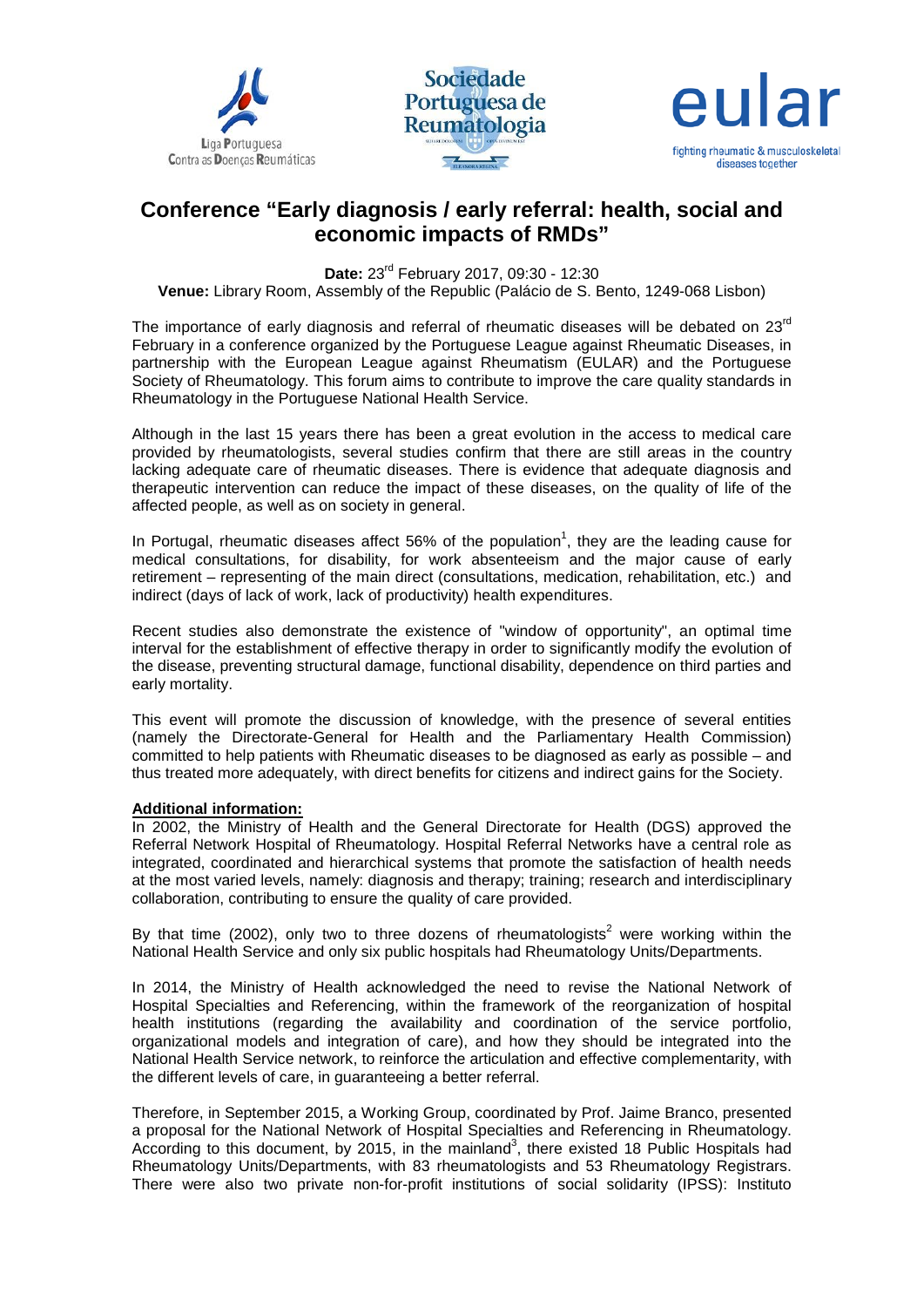





Português de Reumatologia (IPR) with 23 rheumatologists in 2015, and Hospital Ortopédico de Sant'Ana, with one rheumatologist. The College of the Speciality of Rheumatology by the Order of Physicians has pointed out that 107 rheumatologists were working within the National Health Service. For a population of 10 million, there should be around 200-250 rheumatologists, and the ratio 1 rheumatologist : 50.000 inhabitants is considered for ensuring quality of care/services.

Although recognising the improvement made between 2002 and 2015, the document reports that most of the Hospitals that were expected to have Rheumatology Units/Departments, within the scope of Referral Network Hospital of Rheumatology in 2002, either did not have them, or do not have enough rheumatologists. It is the case of Centro Hospitalar (CH) do Alto Ave, CH do Porto, CH de Leiria, Hospital Distrital de Santarém, CH Lisboa Central, H. Cascais Dr. José Almeida, H. Prof. Dr. Fernando Fonseca, CH de Setúbal, H. Évora.

In these hospitals, RMDs patients don't have access to the appropriate care, and are assessed by doctors without specific training in Rheumatology. Once these misleading Rheumatology units offer consultations to RMD patients by non-Rheumatologists doctors, the unmet need is considered to be resolved, and therefore, there is no opening of vacancies for Rheumatologists for those hospitals.

Since patients are referred for the assessment by Rheumatology units, mostly in Public Hospitals, in the above-mentioned situations, patients are frequently prevented from accessing to the most adequate and updated health care for RMDs. This creates significant territorial asymmetries, denying many citizens the constitutional rights of equality and equity in access to differentiated health care.

Besides, half of the 18 Rheumatology Units had less than three Rheumatologists, in 2015, and five of them had only one Rheumatologist. Currently, there is a bigger ratio rheumatologist/inhabitants in the metropolitan and littoral areas, while other areas have few or none rheumatologists within the National Health Service, which is the case of Alentejo.

Therefore, the proposal for the National Network of Hospital Specialities and Referencing in Rheumatology, approved by order of the Minister of Health in  $23<sup>rd</sup>$  of November 2015, suggests that until 2019 new Rheumatology Units/Departments should be created in 20 Hospitals<sup>4</sup> that are not providing these services.

The high prevalence of DRM, its potential impact on patient's mobility, and the frequent need for periodic assessment, justifies an appropriate territorial dispersion of Hospital Rheumatology services to ensure the proximity of specialized healthcare to patients, avoiding unnecessary travel, unnecessary costs and associated risks.

The services must be located in a way to ensure that all the population served have access to the specialty within a maximum radius of 100 km. Considering the need for a critical mass and the guarantee of care in case of absences, each service/unit must have a minimum of three rheumatologists. It is also suggested to reinforce human resources in Rheumatology Units/Departments of 11 Hospitals<sup>5</sup>.

The approved National Network of Hospital Specialties and Referencing in Rheumatology should be implemented until 2019, providing 38 Rheumatology Units/Departments. Hence, in two years' time, the 20 new Rheumatology Units should be properly created, namely in **Hospital Prof. Doutor Fernando da Fonseca, Centro Hospitalar de Lisboa Oriental, Hospital de Cascais – Dr. José de Almeida, Centro Hospitalar do Porto, Hospital da Senhora da Oliveira – Guimarães.**

Recent data from Epireuma.pt shows that 37.2% of the population aged between 50 and 64 years have at least one rheumatic disease with a clear impact on their work capacity. In this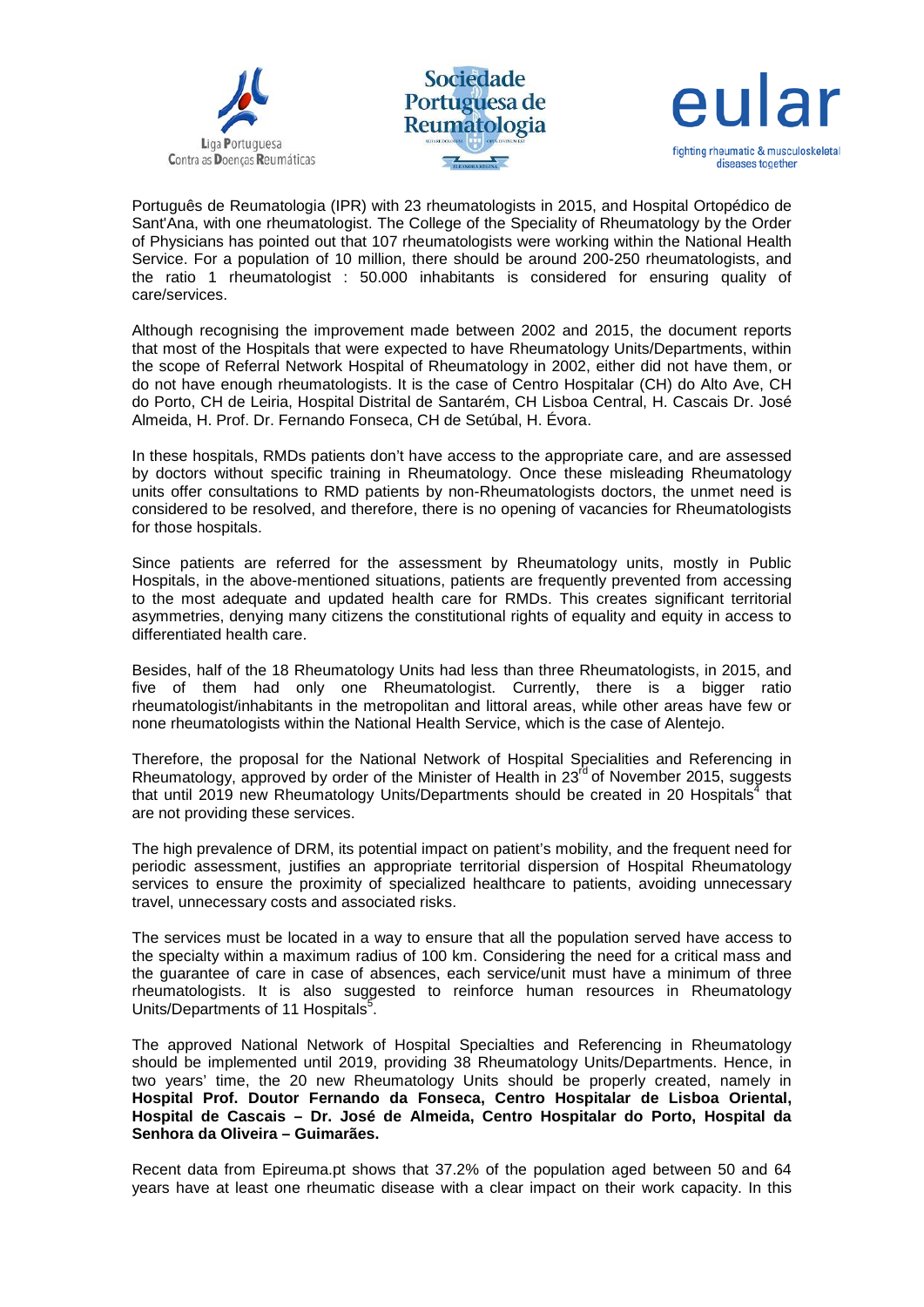





national epidemiological study, 22.7% of the respondents with rheumatic diseases were retired – what corresponds to one-third of all retirees due to illness (30.4%). The annual cost of premature exit from the labor market of rheumatic patients is 910 million euros per year in Portugal, which represents almost 10% of the health budget – considering that the overall budget of the Ministry of Health equals 9.5 thousand millions. In addition, to these costs we will have to add costs with the use of resources (consultations, medicines, etc.) to get an overview of the case.

Difficulties in being referred from the Primary Care doctors to Rheumatology Units in SNS is one of the most frequent complains that lead patients to the contact with the Portuguese League Against Rheumatic Diseases. In these situations, if patients have enough economic resources, they decide to arrange for a consultation with a Rheumatologist, in private practice. If not, they may remain without proper treatment or intervention, which may aggravate their health conditions.

The document suggests that informal pathways of contact between Primary Health Units and Rheumatology services should be created and maintained to accelerate the referral of urgent cases. The articulation between the Family Doctor and the Rheumatologist should allow the patient to have access to quality health care, with the least possible number of trips to hospitals, and an appropriate consideration of costs and benefits. Patients referred to the rheumatology consultation should be observed accordingly to the established priority, which should reflect the potential or verified severity of their clinical condition, and, thus, benefit from a specialized intervention in order to improve the patient's prognosis and quality of life, in the short and long term. After consulting Rheumatology, the patient should be accompanied by information written by the rheumatologist to the Family Doctor. The need for regular assessment of RMDs patients by a Rheumatologist it is also recognised.

The National Network of Hospital Specialties and Referencing in Rheumatology aims for earlier diagnosis and intervention with effective treatments to prevent disabilities more efficiently. To ensure the implementation of the approved National Network of Hospital Specialties and Referencing in Rheumatology by 2019, is to ensure better quality of life for people affected by RMDs and a step forward in reducing the global burden (direct and indirect costs, DALYs) of RMDs.

#### **About Portuguese League Against Rheumatic Diseases**

The Portuguese League Against Rheumatic Diseases was created in 1982 with the aim of promoting the social education of the rheumatic patient and the population in general, disseminating information about the nature, treatment, prevention and social repercussions of rheumatic diseases.

For more information, visit: www.lpcdr.org.pt.

## **About EULAR**

The European League Against Rheumatism (EULAR) is an umbrella organisation which represents scientific societies, health professional associations and organisations for people with Rheumatic Musculoskeletal Diseases (RMD) throughout Europe.

EULAR aims to promote, stimulate and support the research, prevention, and treatment of RMD and the rehabilitation of those it affects.

EULAR underlines the importance of combating rheumatic diseases not only by medical means, but also through a wider context of care for rheumatic patients and a thorough understanding of their social and other needs. EULAR is supported in this mission by its 45 scientific member societies, 36 PARE (People with Arthritis/Rheumatism in Europe) organisations, 22 HPR (Health Professionals in Rheumatology) associations and 23 corporate members.

The EULAR Annual European Congress of Rheumatology is the foremost international medical meeting announcing the latest research on rheumatic and musculoskeletal diseases. EULAR